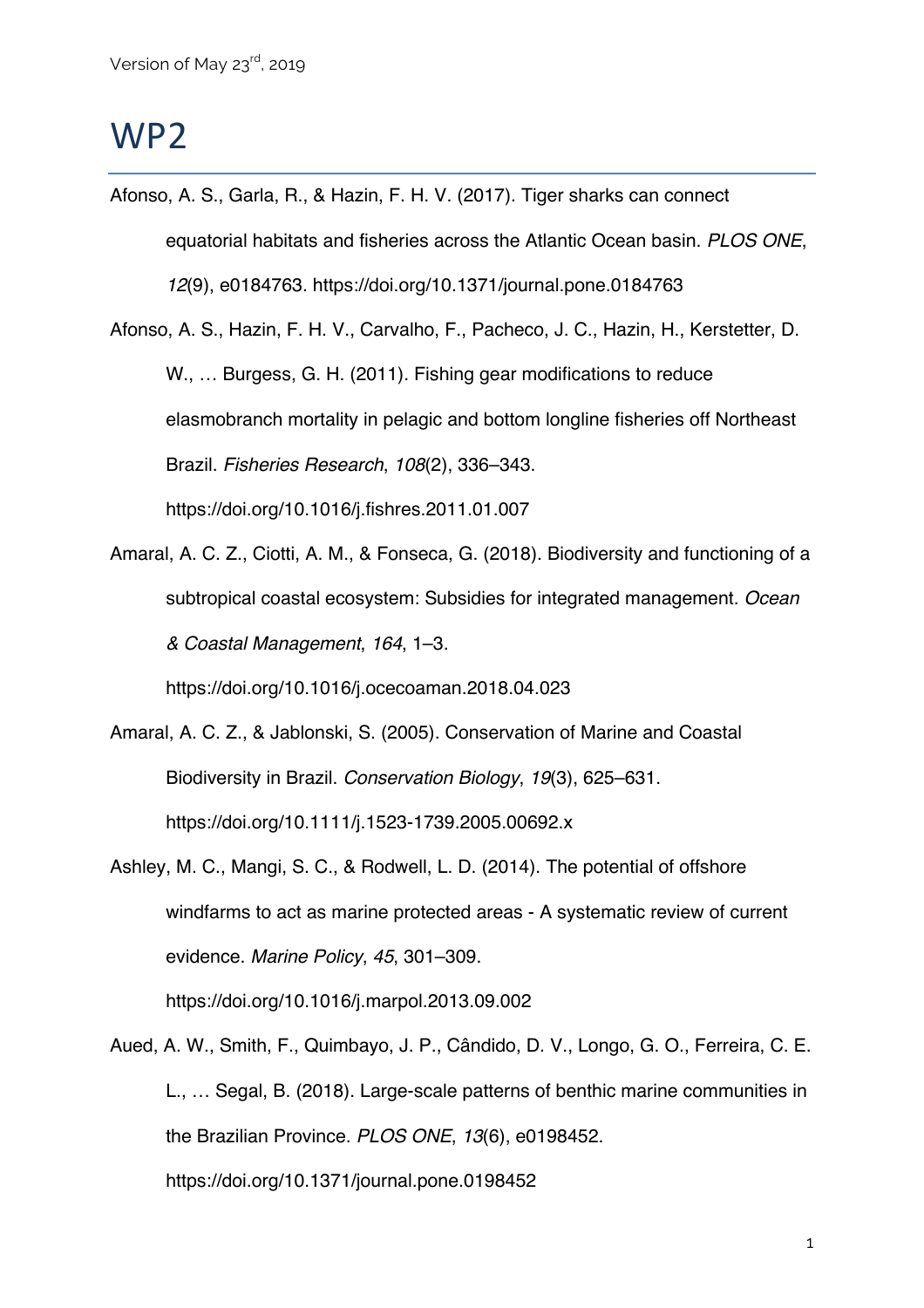- Augé, A. A., Dias, M. P., Lascelles, B., Baylis, A. M. M., Black, A., Boersma, P. D., … Croxall, J. P. (2018). Framework for mapping key areas for marine megafauna to inform Marine Spatial Planning: The Falkland Islands case study. *Marine Policy*, *92*, 61–72. https://doi.org/10.1016/j.marpol.2018.02.017
- Bacher, C., Gangnery, A., Cugier, P., Mongruel, R., Strand, Ø., & Frangoudes, K. (2019). Spatial, Ecological and Social Dimensions of Assessments for Bivalve Farming Management. In A. C. Smaal, J. G. Ferreira, J. Grant, J. K. Petersen, & Ø. Strand (Eds.), *Goods and Services of Marine Bivalves* (pp. 527–549). https://doi.org/10.1007/978-3-319-96776-9\_26
- Balbar, A. C., & Metaxas, A. (2019). The current application of ecological connectivity in the design of marine protected areas. *Global Ecology and Conservation*, *17*, e00569. https://doi.org/10.1016/j.gecco.2019.e00569
- Banks-Leite, C., Pardini, R., Tambosi, L. R., Pearse, W. D., Bueno, A. A., Bruscagin, R. T., … Metzger, J. P. (2014). Using ecological thresholds to evaluate the costs and benefits of set-asides in a biodiversity hotspot. *Science (New York, N.Y.)*, *345*(6200), 1041–1045. https://doi.org/10.1126/science.1255768
- Begossi, A. (1992). The use of optimal foraging theory in the understanding of fishing strategies: A case from Sepetiba Bay (Rio de Janeiro State, Brazil). *Human Ecology*, *20*(4), 463–475. https://doi.org/10.1007/BF00890430
- Bergstrom, L., Kautsky, L., Malm, T., Rosenberg, R., Wahlberg, M., Capetillo, N. A., & Wilhelmsson, D. (2014). Effects of offshore wind farms on marine wildlife-a generalized impact assessment. *Environmental Research Letters*, *9*(3), 034012. https://doi.org/10.1088/1748-9326/9/3/034012

Berkström, C., Lindborg, R., Thyresson, M., & Gullström, M. (2013). Assessing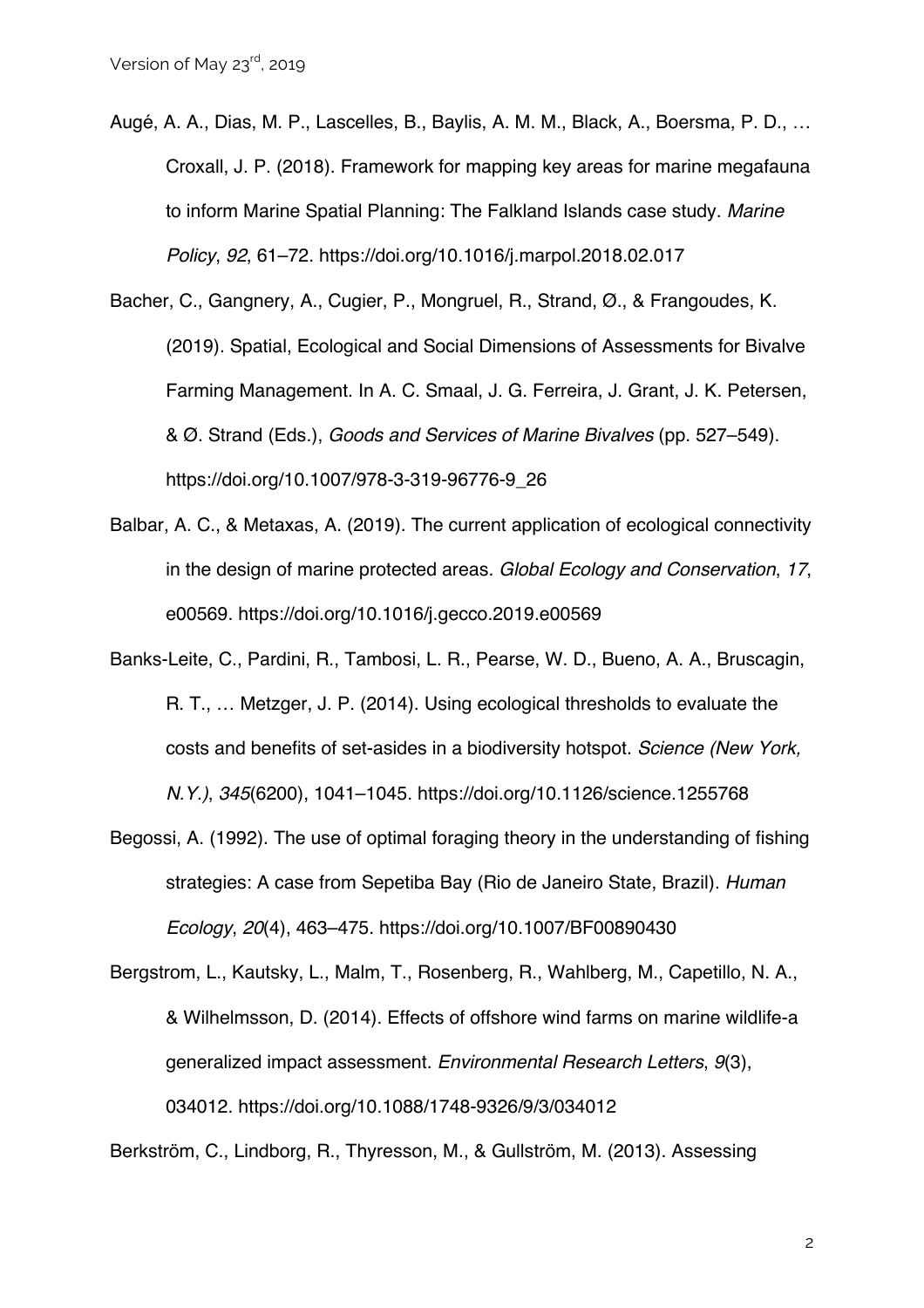connectivity in a tropical embayment: Fish migrations and seascape ecology. *Biological Conservation*, *166*, 43–53.

https://doi.org/10.1016/j.biocon.2013.06.013

- Bers, A. V., Duque Estrada, T. E. M., Woelfl, A. C., Mahiques, M. M., & Turra, A. (2013). A combined approach of benthic mapping of Caraguatatuba Bay, Brazil, with recommendations for management practices. *Ocean & Coastal Management*, *71*, 269–274. https://doi.org/10.1016/j.ocecoaman.2012.10.003
- Borobia, M., & Lodi, L. (1992). Recent observations and records of the West Indian manatee Trichechus manatus in northeastern Brazil. *Biological Conservation*, *59*(1), 37–43. https://doi.org/10.1016/0006-3207(92)90711-U
- Bradbury, G., Trinder, M., Furness, B., Banks, A. N., Caldow, R. W. G., & Hume, D. (2014). Mapping Seabird Sensitivity to Offshore Wind Farms. *Plos One*, *9*(9), e106366. https://doi.org/10.1371/journal.pone.0106366
- Brochier, T., Auger, P., Thiao, D., Bah, A., Ly, S., Nguyen-Huu, T., & Brehmer, P. (2018). Can overexploited fisheries recover by self-organization? Reallocation of fishing effort as an emergent form of governance. *Marine Policy*, *95*, 46–56. https://doi.org/10.1016/j.marpol.2018.06.009
- Brown, C. J., Jupiter, S. D., Albert, S., Anthony, K. R. N., Hamilton, R. J., Fredston‐ Hermann, A., … Klein, C. J. (2018). A guide to modelling priorities for managing land-based impacts on coastal ecosystems. *Journal of Applied Ecology*, *0*(0). https://doi.org/10.1111/1365-2664.13331
- Campos, L. F. a. S., Andrade, A. B., Bertrand, S., Efe, M. A., Campos, L. F. a. S., Andrade, A. B., … Efe, M. A. (2018). Foraging behavior and at-sea distribution of White-Tailed Tropicbirds in tropical ocean. *Brazilian Journal of Biology*,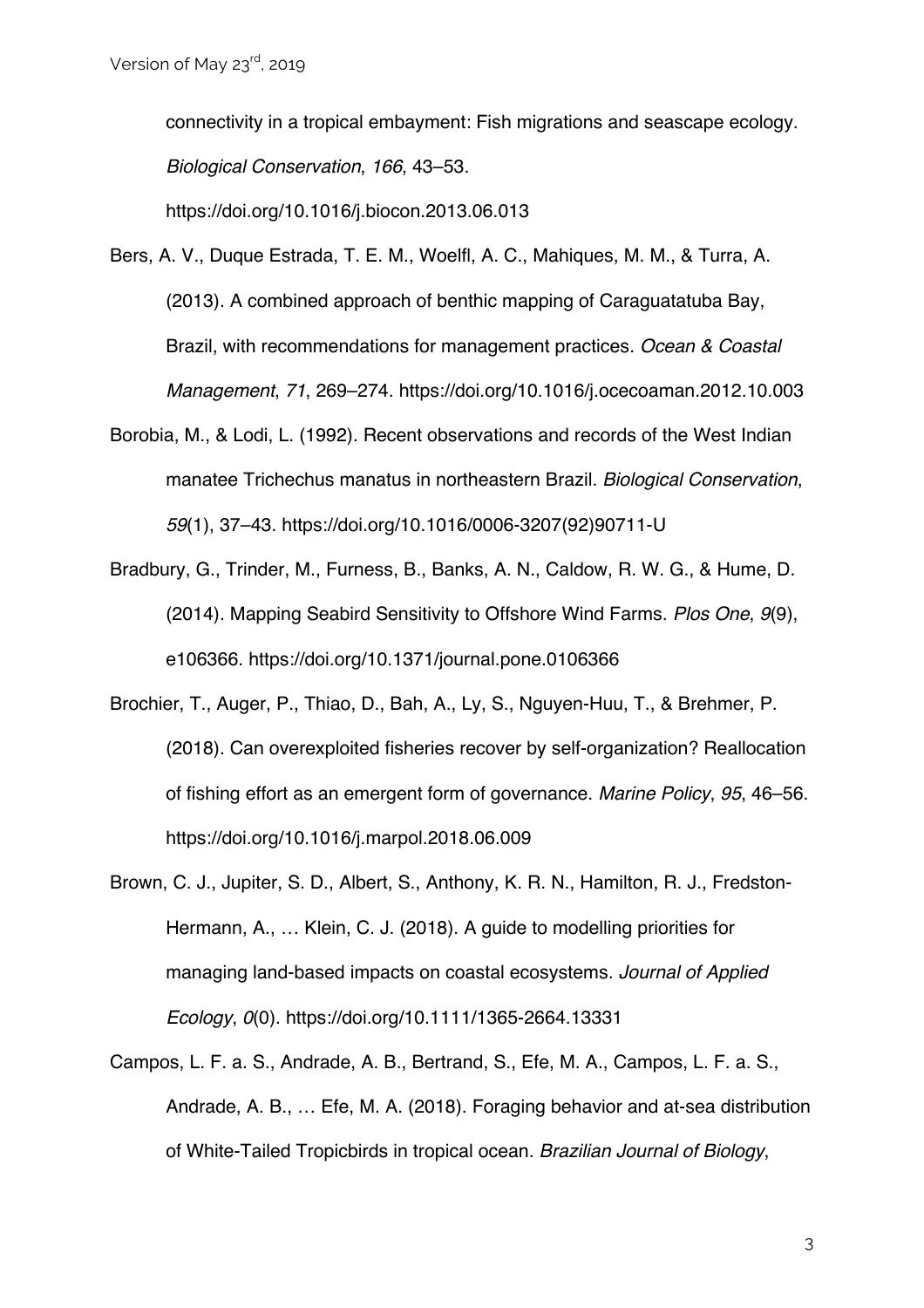*78*(3), 556–563. https://doi.org/10.1590/1519-6984.173578

- Crowder, L., & Norse, E. (2008). Essential ecological insights for marine ecosystembased management and marine spatial planning. *Marine Policy*, *32*(5), 772– 778. https://doi.org/10.1016/j.marpol.2008.03.012
- de la Torre-Castro, M., Di Carlo, G., & Jiddawi, N. S. (2014). Seagrass importance for a small-scale fishery in the tropics: The need for seascape management. *Marine Pollution Bulletin*, *83*(2), 398–407.

https://doi.org/10.1016/j.marpolbul.2014.03.034

- de Melo Alves Damasio, L., Lopes, P. F. M., Pennino, M. G., Carvalho, A. R., & Sumaila, U. R. (2016). Size matters: fishing less and yielding more in smallerscale fisheries. *ICES Journal of Marine Science*, *73*(6), 1494–1502. https://doi.org/10.1093/icesjms/fsw016
- Di Lorenzo, M., Claudet, J., & Guidetti, P. (2016). Spillover from marine protected areas to adjacent fisheries has an ecological and a fishery component. *Journal for Nature Conservation*, *32*, 62–66. https://doi.org/10.1016/j.jnc.2016.04.004
- Dias, R. A., Agne, C. E., Gianuca, D., Gianuca, A., Barcellos-Silveira, A., & Bugoni, L. (2010). New records, distribution and status of six seabird species in Brazil. *Iheringia. Série Zoologia*, *100*(4), 379–390. https://doi.org/10.1590/S0073- 47212010000400013
- Eastwood, P. D., Mills, C. M., Aldridge, J. N., Houghton, C. A., & Rogers, S. I. (2007). Human activities in UK offshore waters: an assessment of direct, physical pressure on the seabed. *ICES Journal of Marine Science*, *64*(3), 453–463. https://doi.org/10.1093/icesjms/fsm001

Eduardo, L. N., Frédou, T., Lira, A. S., Ferreira, B. P., Bertrand, A., Ménard, F., &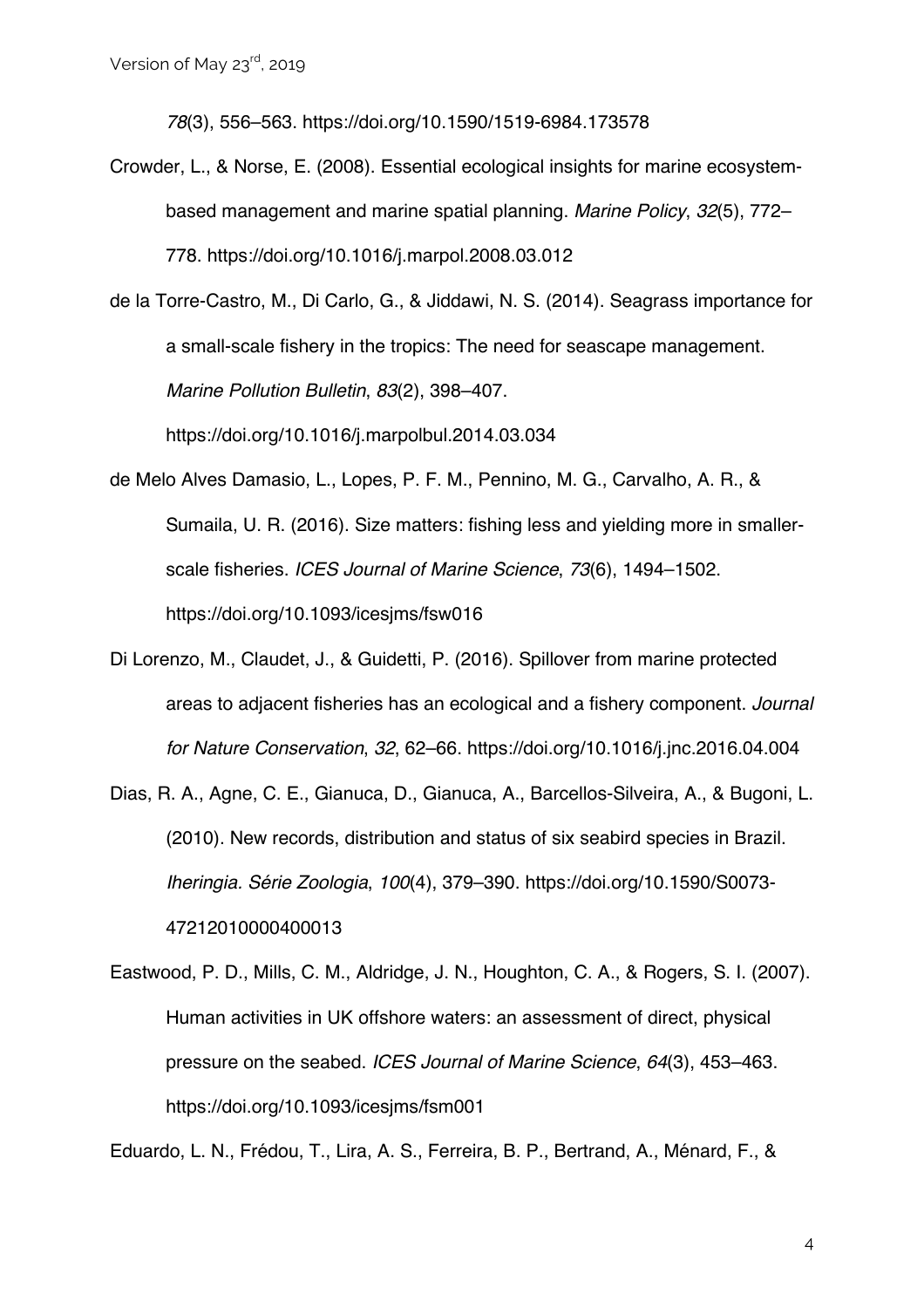Frédou, F. L. (2018). Identifying key habitat and spatial patterns of fish biodiversity in the tropical Brazilian continental shelf. *Continental Shelf Research*, *166*, 108–118. https://doi.org/10.1016/j.csr.2018.07.002

- Elfes, C. T., Longo, C., Halpern, B. S., Hardy, D., Scarborough, C., Best, B. D., … Dutra, G. F. (2014). A Regional-Scale Ocean Health Index for Brazil. *PLOS ONE*, *9*(4), e92589. https://doi.org/10.1371/journal.pone.0092589
- Falconer, L., Telfer, T., Pham, K. L., & Ross, L. (2018). 2.14 GIS Technologies for Sustainable Aquaculture. In B. Huang (Ed.), *Comprehensive Geographic Information Systems* (pp. 290–314). https://doi.org/10.1016/B978-0-12- 409548-9.10459-2
- Filgueira, R., Grant, J., Stuart, R., & Brown, M. S. (2013). Ecosystem modelling for ecosystem-based management of bivalve aquaculture sites in data-poor environments. *Aquaculture Environment Interactions*, *4*(2), 117–133. https://doi.org/10.3354/aei00078
- Foley, M. M., Halpern, B. S., Micheli, F., Armsby, M. H., Caldwell, M. R., Crain, C. M., … Steneck, R. S. (2010). Guiding ecological principles for marine spatial planning. *Marine Policy*, *34*(5), 955–966. https://doi.org/10.1016/j.marpol.2010.02.001

Fonseca, V. P., Pennino, M. G., de Nóbrega, M. F., Oliveira, J. E. L., & de Figueiredo Mendes, L. (2017). Identifying fish diversity hot-spots in data-poor situations. *Marine Environmental Research*, *129*, 365–373. https://doi.org/10.1016/j.marenvres.2017.06.017

Freire, K. de M. F., & Pauly, D. (Daniel). (2015). *Fisheries Catch Reconstructions for Brazil's Mainland and Oceanic Islands*. https://doi.org/10.14288/1.0354313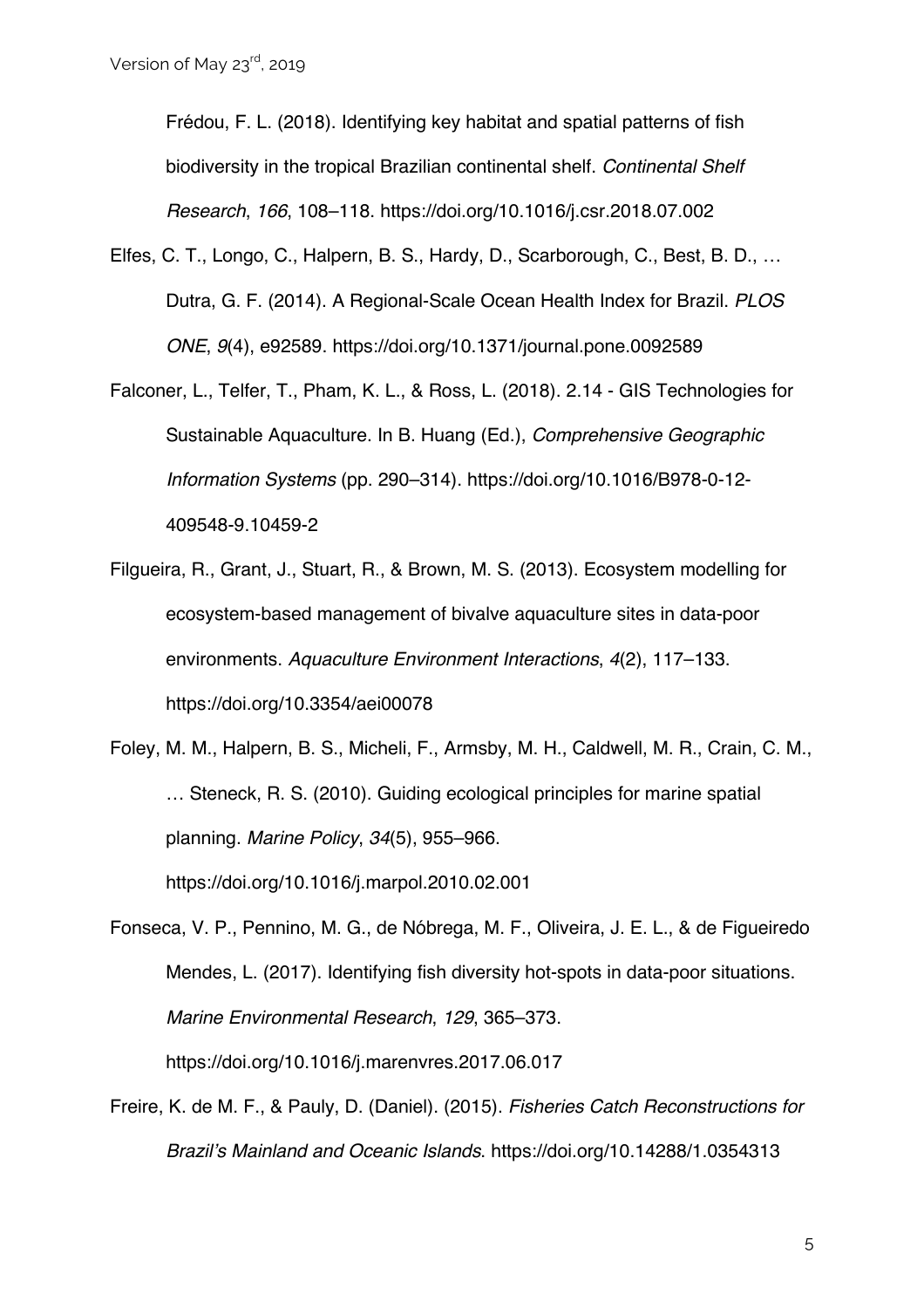- Gasalla, M. A., & Gandini, F. C. (2016). The loss of fishing territories in coastal areas: the case of seabob-shrimp small-scale fisheries in São Paulo, Brazil. *Maritime Studies*, *15*(1), 9. https://doi.org/10.1186/s40152-016-0044-2
- Gerber, L. R., Mancha-Cisneros, M. D. M., O'Connor, M. I., & Selig, E. R. (2014). Climate change impacts on connectivity in the ocean: Implications for conservation. *Ecosphere*, *5*(3), 33. https://doi.org/10.1890/ES13-00336.1
- Giglio, V. J., Luiz, O. J., & Gerhardinger, L. C. (2015). Depletion of marine megafauna and shifting baselines among artisanal fishers in eastern Brazil. *Animal Conservation*, *18*(4), 348–358. https://doi.org/10.1111/acv.12178
- Gilman, E., Passfield, K., & Nakamura, K. (2014). Performance of regional fisheries management organizations: ecosystem-based governance of bycatch and discards. *Fish and Fisheries*, *15*(2), 327–351. https://doi.org/10.1111/faf.12021
- González Carman, V., Mandiola, A., Alemany, D., Dassis, M., Seco Pon, J. P., Prosdocimi, L., … Copello, S. (2016). Distribution of megafaunal species in the Southwestern Atlantic: key ecological areas and opportunities for marine conservation. *ICES Journal of Marine Science*, *73*(6), 1579–1588. https://doi.org/10.1093/icesjms/fsw019
- Grorud-Colvert, K., Claudet, J., Tissot, B. N., Caselle, J. E., Carr, M. H., Day, J. C., … Walsh, W. J. (2014). Marine Protected Area Networks: Assessing Whether the Whole Is Greater than the Sum of Its Parts. *PLOS ONE*, *9*(8), e102298. https://doi.org/10.1371/journal.pone.0102298
- Hadlich, H. L., Venturini, N., Martins, C. C., Hatje, V., Tinelli, P., Gomes, L. E. de O., & Bernardino, A. F. (2018). Multiple biogeochemical indicators of environmental quality in tropical estuaries reveal contrasting conservation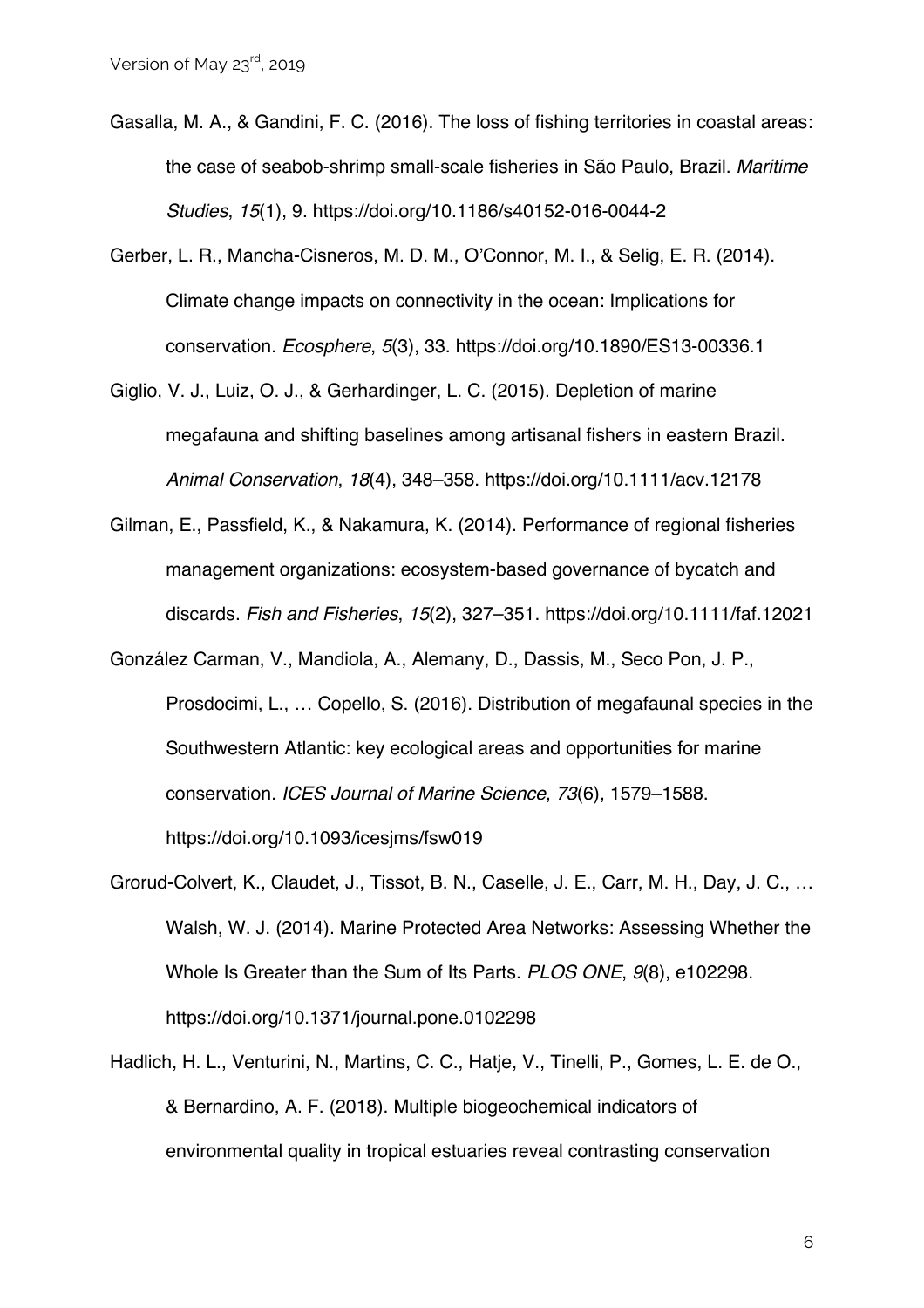opportunities. *Ecological Indicators*, *95*, 21–31.

https://doi.org/10.1016/j.ecolind.2018.07.027

- Halpern, B. S., Walbridge, S., Selkoe, K. A., Kappel, C. V., Micheli, F., D'Agrosa, C., … Watson, R. (2008). A global map of human impact on marine ecosystems. *Science*, *319*(5865), 948–952. https://doi.org/10.1126/science.1149345
- Hanson, J. O., Fuller, R. A., & Rhodes, J. R. (2019). Conventional methods for enhancing connectivity in conservation planning do not always maintain gene flow. *Journal of Applied Ecology*, *0*(0). https://doi.org/10.1111/1365- 2664.13315
- Harris, L. R., Holness, S., Finke, G., Kirkman, S., & Sink, K. (2019). Systematic Conservation Planning as a Tool to Advance Ecologically or Biologically Significant Area and Marine Spatial Planning Processes. In J. Zaucha & K. Gee (Eds.), *Maritime Spatial Planning: past, present, future* (pp. 71–96). https://doi.org/10.1007/978-3-319-98696-8\_4
- Jennings, S., Lee, J., & Hiddink, J. G. (2012). Assessing fishery footprints and the trade-offs between landings value, habitat sensitivity, and fishing impacts to inform marine spatial planning and an ecosystem approach. *Ices Journal of Marine Science*, *69*(6), 1053–1063. https://doi.org/10.1093/icesjms/fss050
- Jordaan, A., Frisk, M. G., Incze, L. S., Wolff, N. H., Hamlin, L., & Chen, Y. (2013). Multivariate dissemination of species relationships for use in marine spatial planning. *Canadian Journal of Fisheries and Aquatic Sciences*, *70*(2), 316– 329. https://doi.org/10.1139/cjfas-2011-0516
- Kloser, R. J., Ryan, T. E., Young, J. W., & Lewis, M. E. (2009). Acoustic observations of micronekton fish on the scale of an ocean basin: potential and challenges.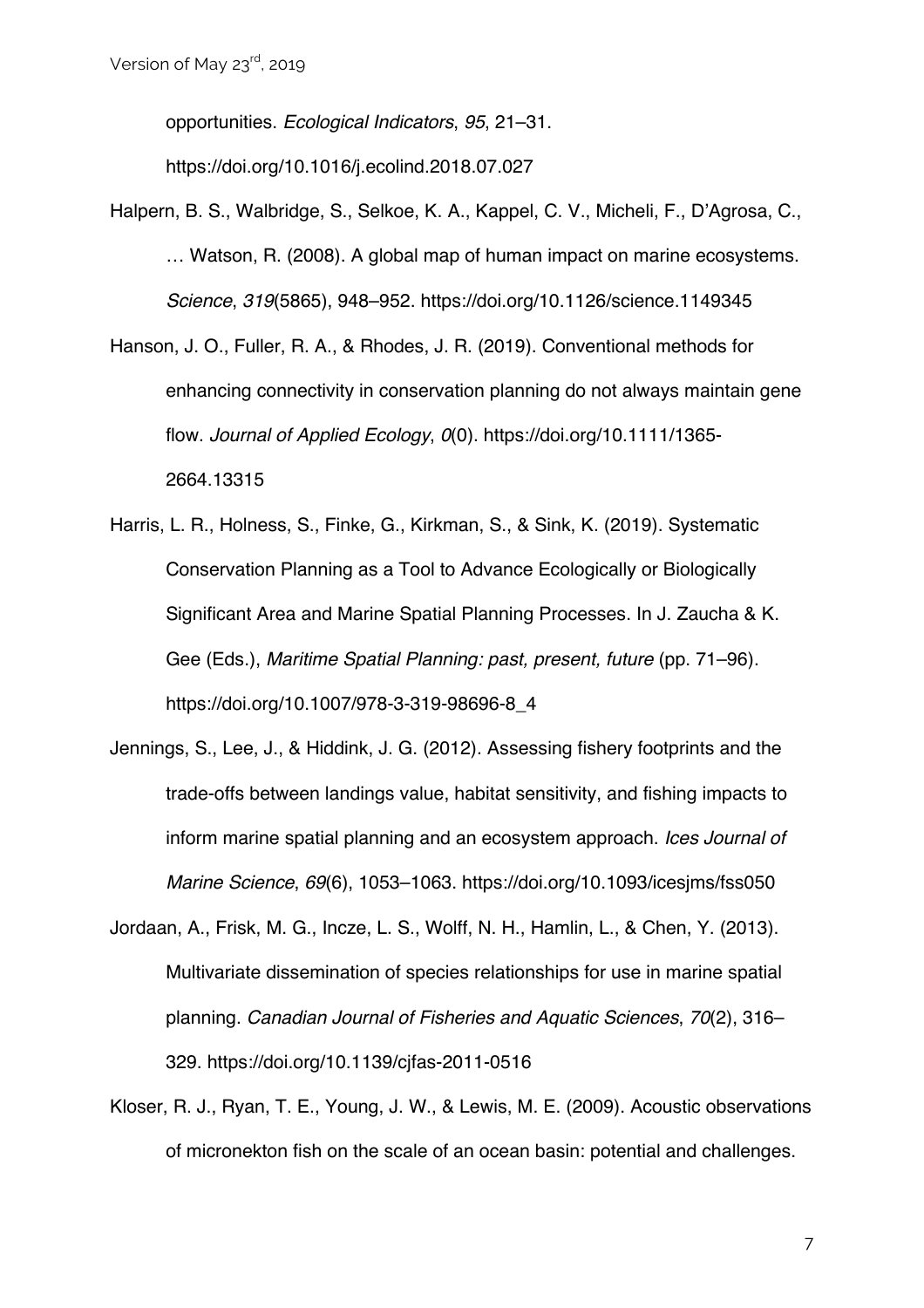*Ices Journal of Marine Science*, *66*(6), 998–1006.

https://doi.org/10.1093/icesjms/fsp077

Kroodsma, D. A., Mayorga, J., Hochberg, T., Miller, N. A., Boerder, K., Ferretti, F., … Worm, B. (2018). Tracking the global footprint of fisheries. *Science*, *359*(6378), 904–908. https://doi.org/10.1126/science.aao5646

Krumme, U., Giarrizzo, T., Pereira, R., de Jesus, A. J. S., Schaub, C., & Saint-Paul, U. (2015). Airborne synthetic-aperture radar (SAR) imaging to help assess impacts of stationary fishing gear on the north Brazilian mangrove coast. *ICES Journal of Marine Science*, *72*(3), 939–951.

https://doi.org/10.1093/icesjms/fsu188

- LaFrance, M., King, J. W., Oakley, B. A., & Pratt, S. (2014). A comparison of topdown and bottom-up approaches to benthic habitat mapping to inform offshore wind energy development. *Continental Shelf Research*, *83*, 24–44. https://doi.org/10.1016/j.csr.2014.04.007
- Lam, W.-H., & Roy, C. B. (2014). Insights into the Ocean Health Index for marine renewable energy. *Renewable & Sustainable Energy Reviews*, *33*, 26–33. https://doi.org/10.1016/j.rser.2014.01.078
- Leite, M. C. F., & Gasalla, M. A. (2013). A method for assessing fishers' ecological knowledge as a practical tool for ecosystem-based fisheries management: Seeking consensus in Southeastern Brazil. *Fisheries Research*, *145*, 43–53. https://doi.org/10.1016/j.fishres.2013.02.013
- Lennox, R. J., Engler-Palma, C., Kowarski, K., Filous, A., Whitlock, R., Cooke, S. J., & Auger-Méthé, M. (2018). Optimizing marine spatial plans with animal tracking data. *Canadian Journal of Fisheries and Aquatic Sciences*, 1–13.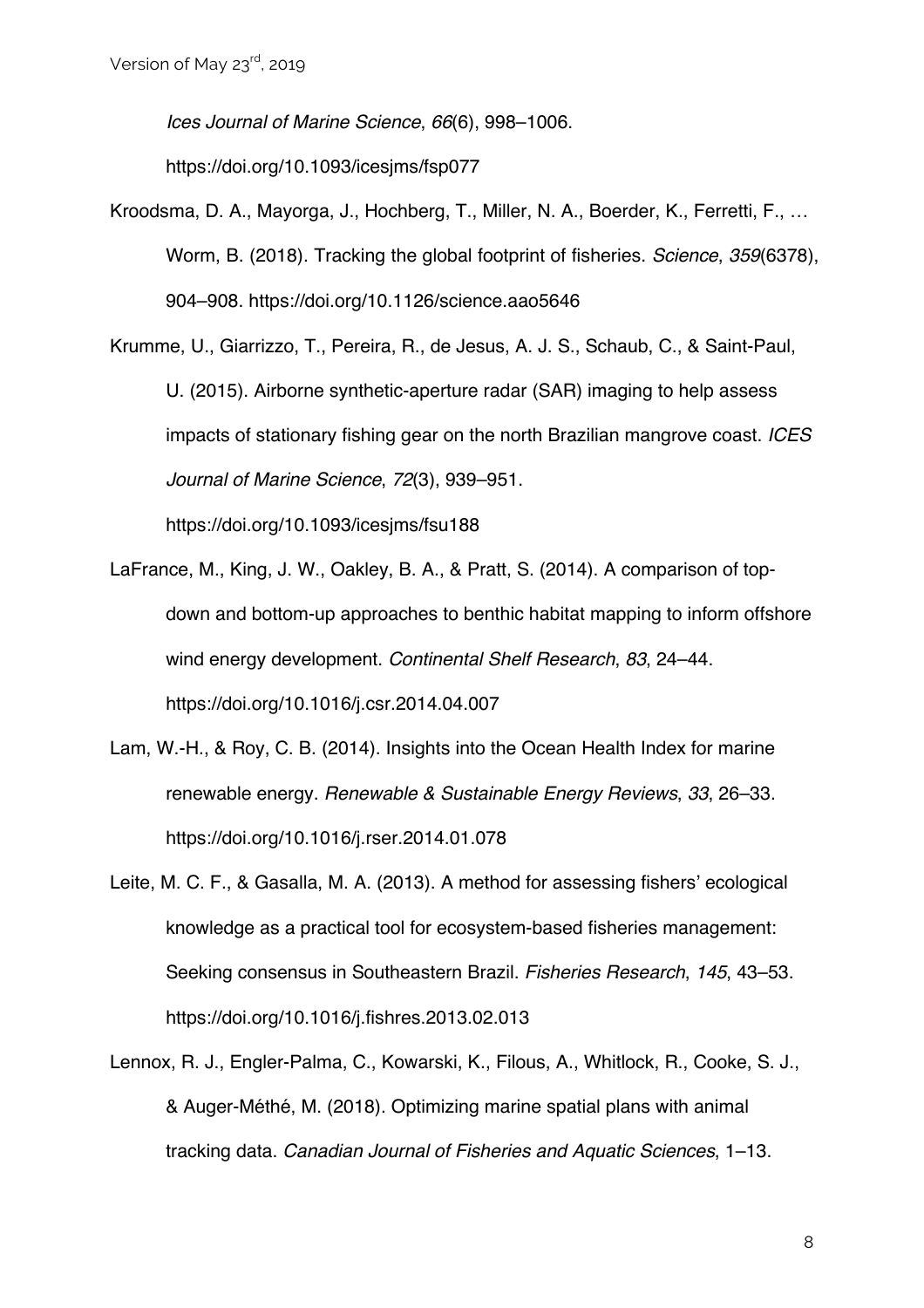https://doi.org/10.1139/cjfas-2017-0495

Levy, J. S., & Ban, N. C. (2013). A method for incorporating climate change modelling into marine conservation planning: An Indo-west Pacific example. *Marine Policy*, *38*, 16–24. https://doi.org/10.1016/j.marpol.2012.05.015

- Lockhart, G. G., Swingle, W. M., Bort, J., Lynott, M. C., Barco, S. G., & DiGiovanni, R. A. (2012). A Crowded Ocean: Including Biological Monitoring Results in Marine Spatial Planning Efforts. *2012 Oceans*.
- Magris, R. A., Pressey, R. L., Weeks, R., & Ban, N. C. (2014). Integrating connectivity and climate change into marine conservation planning. *Biological Conservation*, *170*, 207–221. https://doi.org/10.1016/j.biocon.2013.12.032
- Ojaveer, H., Galil, B. S., Carlton, J. T., Alleway, H., Goulletquer, P., Lehtiniemi, M., … Zaiko, A. (2018). Historical baselines in marine bioinvasions: Implications for policy and management. *PLOS ONE*, *13*(8), e0202383. https://doi.org/10.1371/journal.pone.0202383
- Oppel, S., Bolton, M., Carneiro, A. P. B., Dias, M. P., Green, J. A., Masello, J. F., … Croxall, J. (2018). Spatial scales of marine conservation management for breeding seabirds. *Marine Policy*, *98*, 37–46. https://doi.org/10.1016/j.marpol.2018.08.024
- Patrizzi, N. S., & Dobrovolski, R. (2018). Integrating climate change and human impacts into marine spatial planning: A case study of threatened starfish species in Brazil. *Ocean & Coastal Management*, *161*, 177–188. https://doi.org/10.1016/j.ocecoaman.2018.05.003
- Peckett, F. J., Glegg, G. A., & Rodwell, L. D. (2014). Assessing the quality of data required to identify effective marine protected areas. *Marine Policy*, *45*, 333–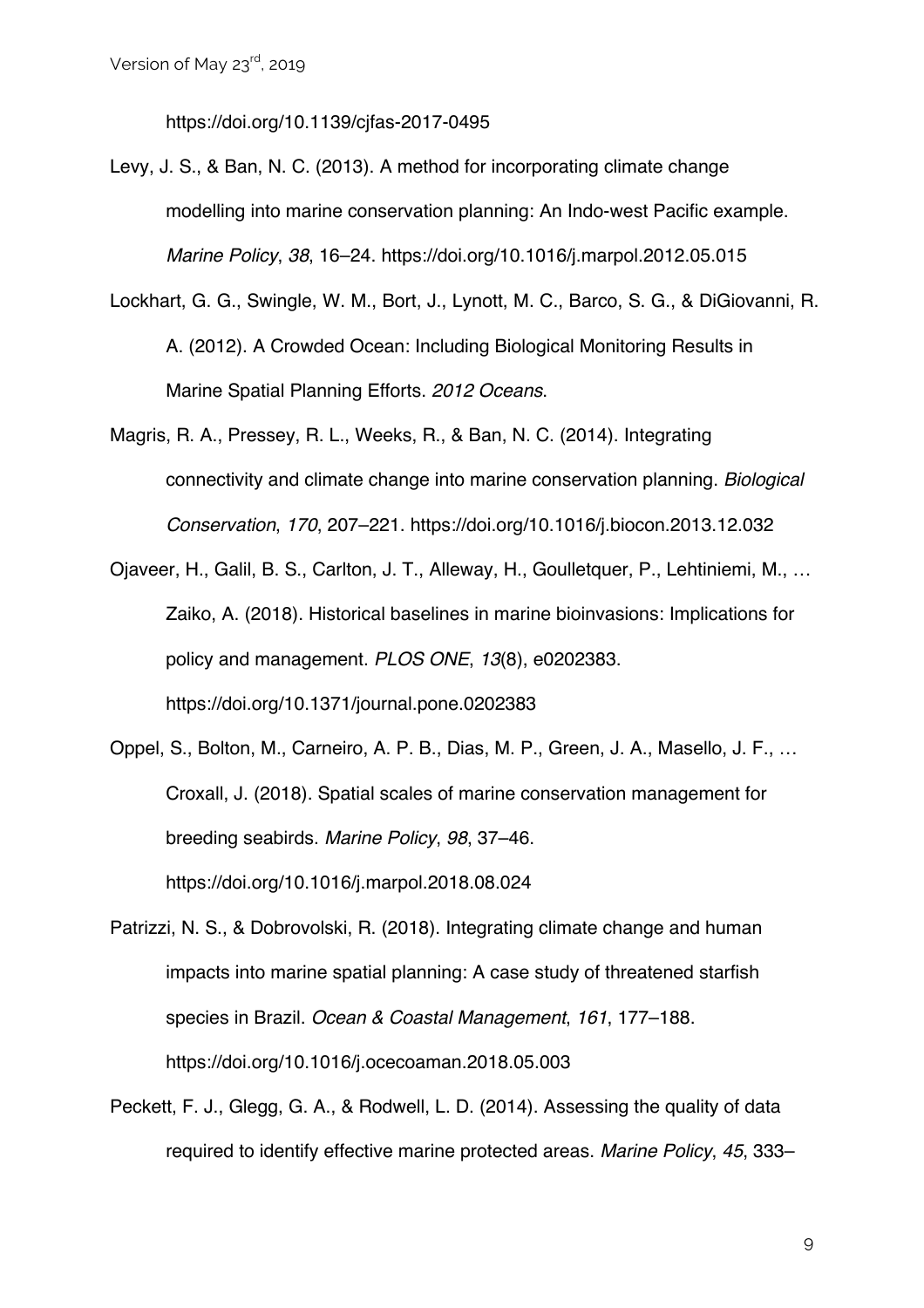341. https://doi.org/10.1016/j.marpol.2013.09.013

- Popova, E., Vousden, D., Sauer, W. H. H., Mohammed, E. Y., Allain, V., Downey-Breedt, N., … Yool, A. (2019). Ecological connectivity between the areas beyond national jurisdiction and coastal waters: Safeguarding interests of coastal communities in developing countries. *Marine Policy*, *104*, 90–102. https://doi.org/10.1016/j.marpol.2019.02.050
- Santos, C. Z., & Schiavetti, A. (2014). Spatial analysis of Protected Areas of the coastal/marine environment of Brazil. *Journal for Nature Conservation*, *22*(5), 453–461. https://doi.org/10.1016/j.jnc.2014.05.001
- Schiavetti, A., Manz, J., Zapelini dos Santos, C., Magro, T. C., & Pagani, M. I. (2013). Marine Protected Areas in Brazil: An ecological approach regarding the large marine ecosystems. *Ocean & Coastal Management*, *76*, 96–104. https://doi.org/10.1016/j.ocecoaman.2013.02.003
- Schmiing, M., Diogo, H., Santos, R. S., & Afonso, P. (2014). Assessing hotspots within hotspots to conserve biodiversity and support fisheries management. *Marine Ecology Progress Series*, *513*, 187–199.

https://doi.org/10.3354/meps10924

- Soanes, L. M., Bright, J. A., Carter, D., Dias, M. P., Fleming, T., Gumbs, K., … Green, J. A. (2016). Important foraging areas of seabirds from Anguilla, Caribbean: Implications for marine spatial planning. *Marine Policy*, *70*, 85–92. https://doi.org/10.1016/j.marpol.2016.04.019
- Tiedemann, M., Fock, H. O., Döring, J., Badji, L. B., & Möllmann, C. (2018). Water masses and oceanic eddy regulation of larval fish assemblages along the Cape Verde Frontal Zone. *Journal of Marine Systems*, *183*, 42–55.